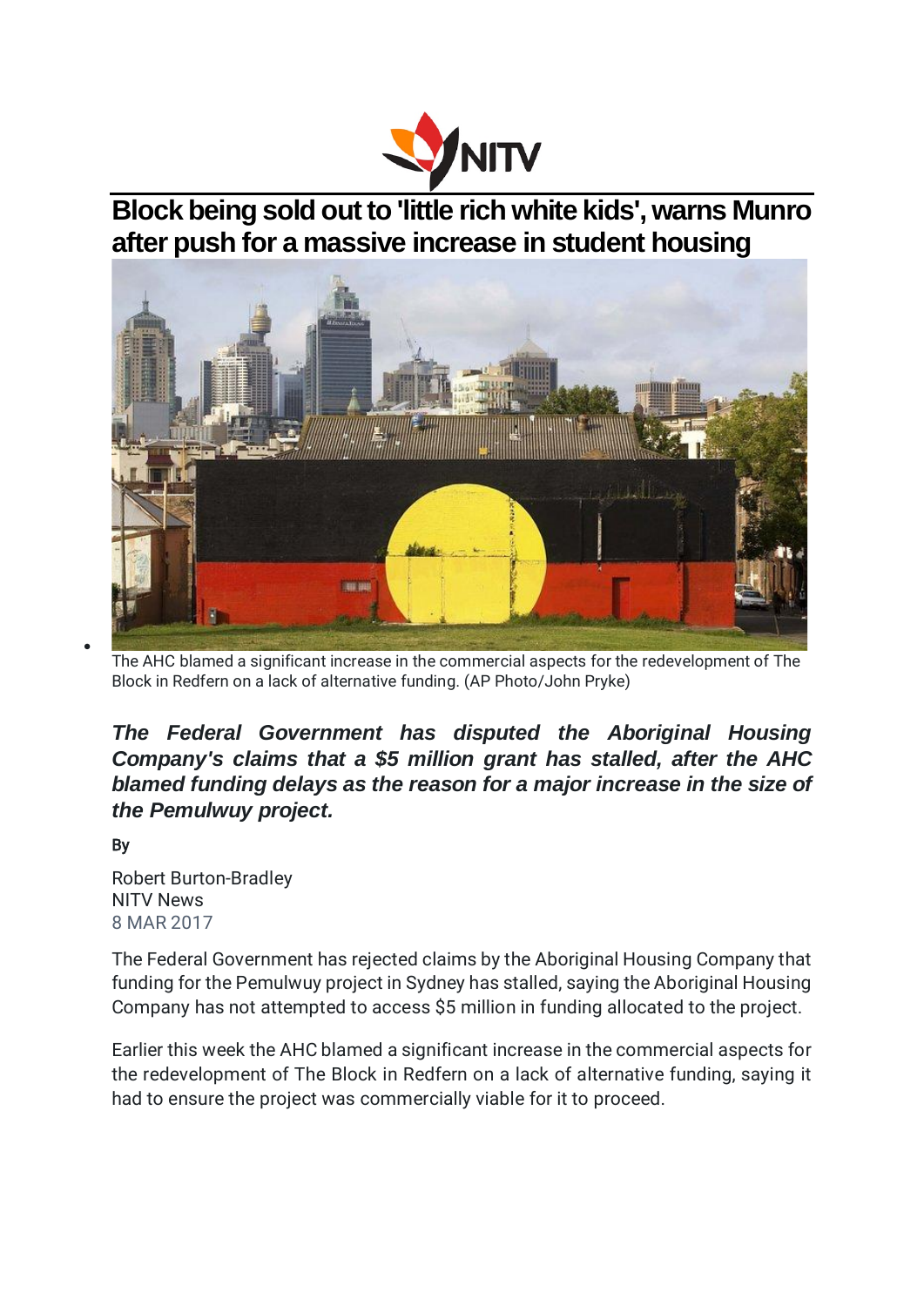Activist and Wiradjuri Elder Jenny Munro who started the tent embassy at The Block in 2015 and led the fight to guarantee Aboriginal housing would remain as part of the redevelopment of The Block has criticised the push for more student housing.

"I think it just demonstrates more greed," she told NITV News.

"There's a real problem with the mix of social housing and students – little rich kids, whether they're little rich white kids, or rich overseas kids they're going to outnumber the black community."

Last month it emerged the AHC applied to the NSW Department of Planning to massively increase the size of the development from 6 to 16 stories with housing for 500 students, up from 150, without any increase in new social or Aboriginal Housing which remains at 62 homes.

The AHC has blamed a lack of government funding as a key reason for the dramatic increase in the scope of the development.

However, NITV News has been told by the office of the Minister for Indigenous Affairs, Nigel Scullion, that the AHC has not attempted to access a \$5 million grant offered by the Government last year to cover the cost of 62 affordable homes.

"The Minister has not received any requests from the AHC to progress this grant, but remains committed to working with all stakeholders on this project," the spokesman said.